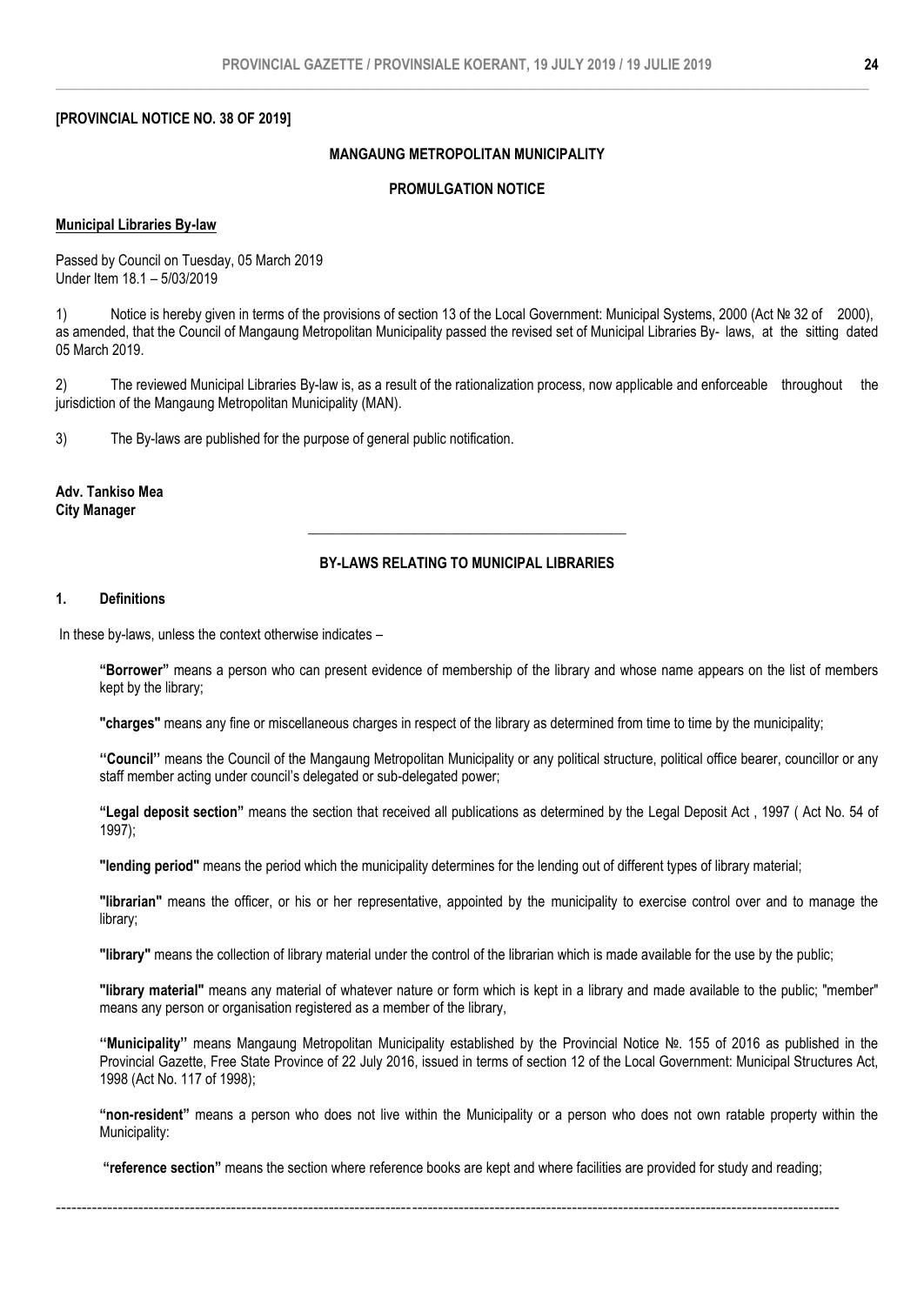## **"resident"** means a person living within the Municipality or a person who owns ratable property within the area;

**"user"** means a person who enters the library building for the purposes of using the library services and library material.

### **2. Use of the library**

Any person admitted to the library by the Municipality may use the library facilities during official hours of opening. However, if a person wishes to borrow library material, he or she must first register as a member of the library.

### **3. Membership**

(1) (a) Subject to the provisions of paragraph (b) and subsection (2), the Municipality may grant to any person residing or employed within the area of jurisdiction of the municipality or who is a rate payer of the municipality, membership of the library, subject to the conditions determined by the municipality and provided such person undertakes to subject himself or herself to the provisions of these by-laws and the rules for conducting the business of the library, adopted by the Municipality.

(b) the Municipality may, subject to the conditions it may determine, grant membership of the library to a pre-school or schoolgoing child, should its parent or guardian consent, in writing, thereto and undertake to stand surety for the observance by such child of the provisions of these by-laws and the rules for conducting the business of the library adopted by the Municipality.

- (c) Membership is not transferable.
- (d) the Municipality must issue a membership card to a member authorizing him or her to borrow from the library such quantity of library material as may be determined by the municipality from time to time.
- (e) a membership card is valid from the date of issue thereof until the date of its expiry as determined by the Municipality from time to time. The membership of a person to whom such a membership card has been issued, lapses after the expiry date, unless it be renewed.
- (f) the borrowers must produce membership cards when borrowing library materials from time to time.
- (2) the Municipality may grant membership of the library to a person residing outside its area of jurisdiction on conditions determined by the Municipality from time to time.
- (3) a member desirous of terminating his or her membership of the library, must return his or her membership card, as well as all library material lent to him, to the librarian without delay, failing which he or she may be held responsible of all library material that might be borrowed against such membership card.
- (4) when a member changes his or her address, he or she must notify the librarian, in writing, within seven days of such change of address.
- (5) (a) when a member's membership card gets lost, he or she must forthwith notify the librarian, in writing, and the librarian may, on payment of the prescribed charges, issue a duplicate of such membership card.
	- (b) should a lost membership card be found, the duplicate membership card issued in place thereof, must forthwith be returned to the librarian: Provided that any charges paid for such duplicate is not refundable to the member.
	- (c) if a member gives notice in terms of paragraph (a), such member must, notwithstanding the provisions of section 8 (1), not be liable in terms of the said section in respect of any library material borrowed against the lost membership card after the date of such notice.
- (6) a person residing for a period of less than three months in the area of jurisdiction of the Municipality, may register as a visitor if-
	- (a) he or she applies for such registration on the form prescribed by the Municipality: Provided that the required proof of identification and particulars as determined by the Municipality, are submitted;
	- (b) he or she deposits with the librarian the prescribed deposit; and
	- (c) the Municipality approves such application.
- (7) the deposit contemplated by subsection (6) (b) must be refunded to a member on application by him or her provided that if any member does not renew his or her membership card within a period of three months after the expiry of the period of validity, such deposit is forfeited to the Municipality: Provided further that upon any such refunding or forfeiture, the registration of the member must be cancelled.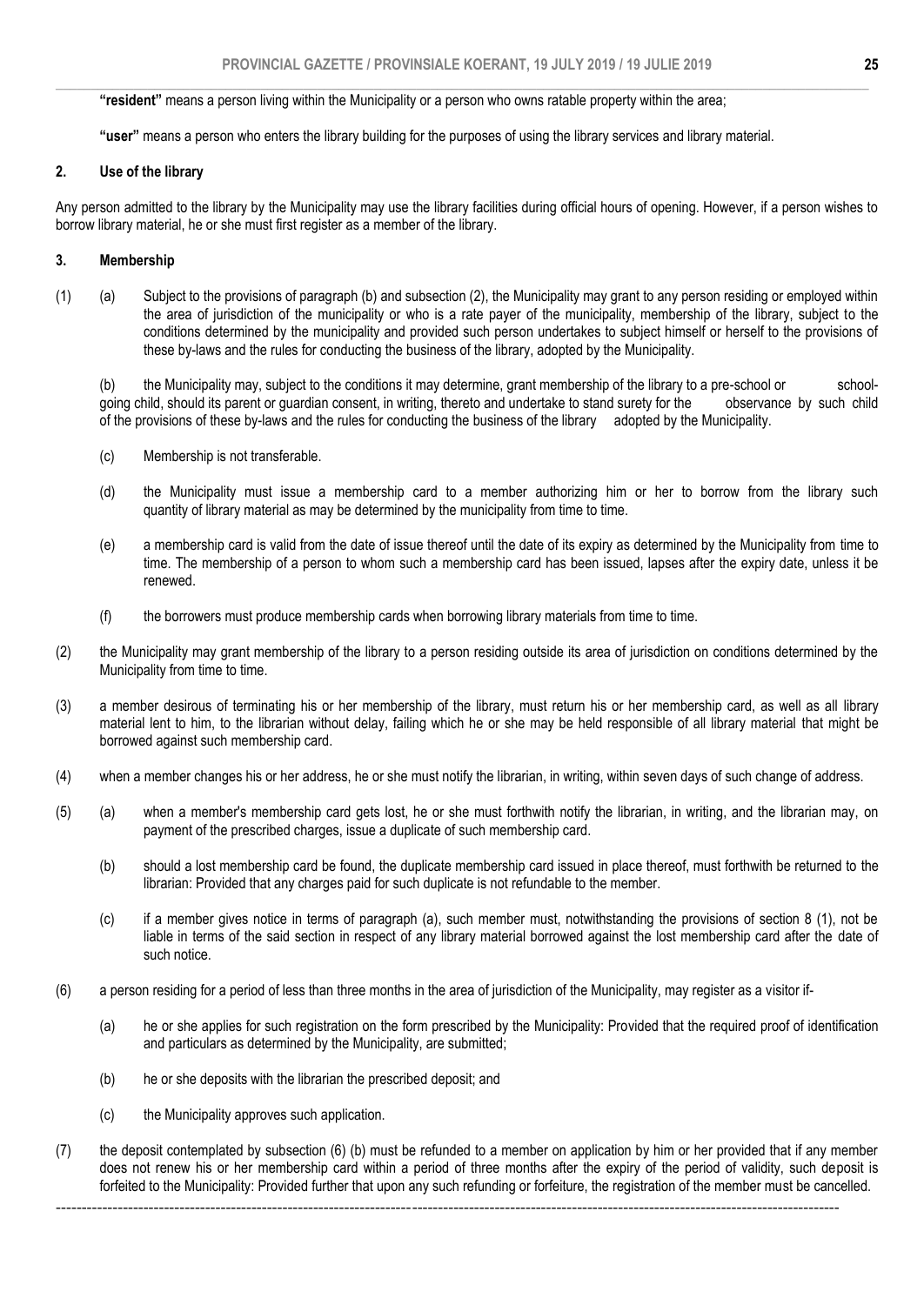- (8) any person may, on behalf of any organisation or similar body, if duly authorised thereto by such organisation or body, apply on the form prescribed by the municipality for registration of such organisation or body as a member of the library.
- (9) The librarian can cancel the membership of any borrower who has been continuously non-active for a period of three years after the expiry date of his membership. However, the borrower thus having his membership cancelled does not forfeit the right at any future date to reapply for membership in terms of the provisions of this By-law.

## **4. Borrowing or lending of library material**

- (1) A borrower is responsible for all library material which have been lent to him against his membership card.
- (2) No person must be in possession of any library material not lent against a membership card.
- (3) Library material bearing the mark of the library and on which there is no official indication that it has been withdrawn, written off or sold, is the property of the Municipality.
- (4) (a) a member borrowing library material from the library must ascertain whether such material is damaged and, if damaged, he or she must draw the librarian's attention to the fact.
	- (b) the librarian should not make damaged library material available for borrowing purposes: Provided that where such damaged library material is nevertheless made available for borrowing purposes, particulars of such damage must be affixed thereto.
- (5) Provided that the library material has not been requested by another borrower, the period of borrowing or lending, may at the discretion of the librarian, be extended –
	- (a) By delivering it to the librarian for reissue, or
	- (b) By furnishing the librarian in writing or verbally with the following information;
		- (i) the expiry date of lending period;
		- (ii) the code number of the library material; and
		- (iii) the name, address and telephone of the borrower.

## **5. Returning of library material**

A member must return the library material borrowed by him or her to the librarian not later than the last day of the borrowing period: Provided that-

- (a) the Municipality may extend the borrowing period of any library material not in demand by any other member after consideration of an application to that effect by the member who borrowed the library material, for not more than two further borrowing periods;
- (b) a member is responsible for the return of library material borrowed by him or her, and should such member find it impossible to personally return such library material, he or she may return it in any other way;
- (c) a member who has borrowed library material must not keep it for more than three days after receipt of a written notice from the librarian that such library material is to be returned.
- (d) All library material borrowed should be returned to the librarian within the period of fourteen (14) days of the date of issue.
- (e) If library material is not returned within the period of lending or extended period of such, the borrower to whom the material was issued should pay to the librarian an amount determined from time to time by the Council by resolution for each week or part of a week during which the material was outstanding after expiry of such period.
- (f) The borrower is responsible for the return of all library material to the librarian in a good and undamaged condition as it was lent to him.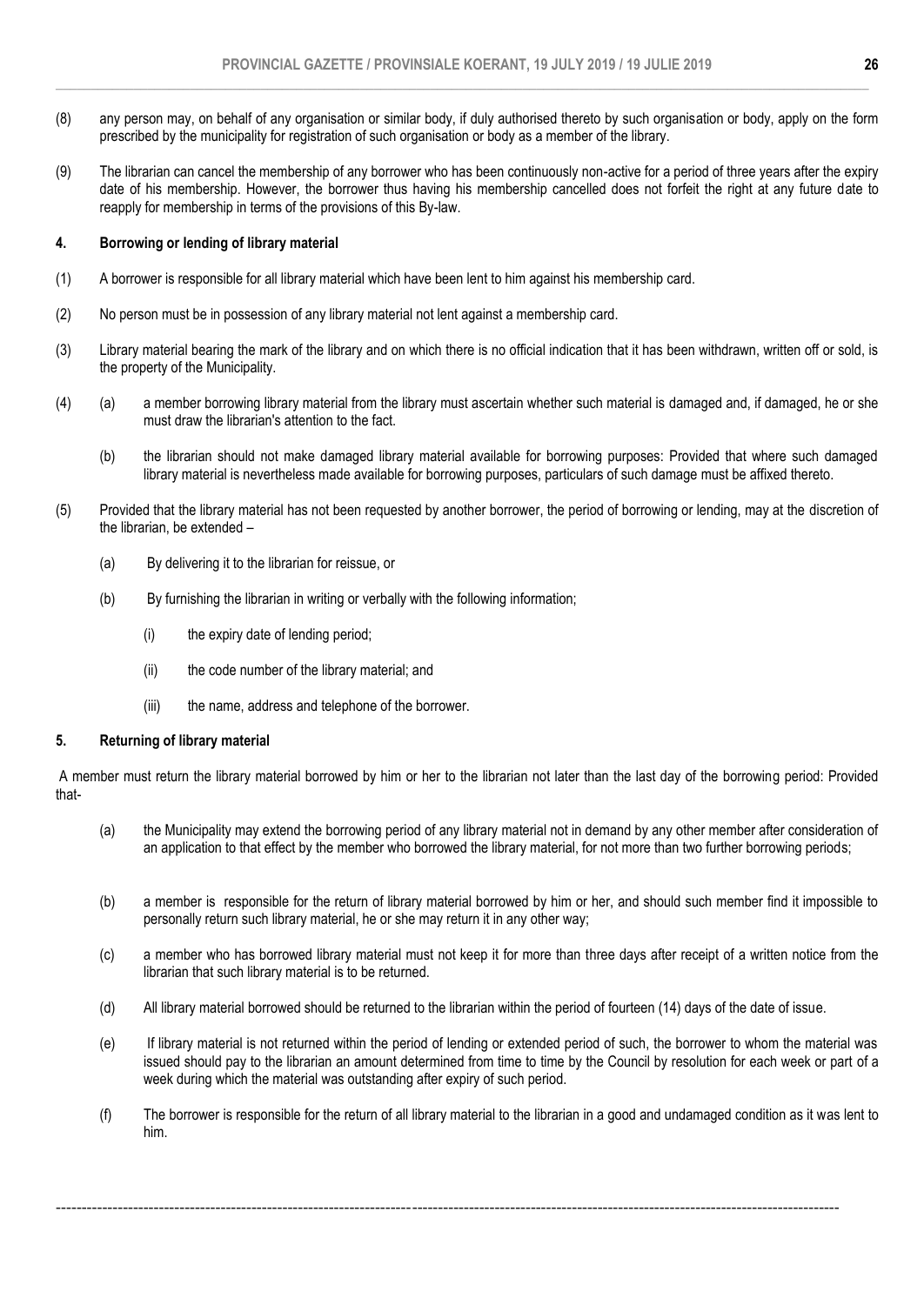#### $\_$  , and the set of the set of the set of the set of the set of the set of the set of the set of the set of the set of the set of the set of the set of the set of the set of the set of the set of the set of the set of th **6. Overdue library material**

- (1) A borrower whose library material is habitually overdue may have his membership suspended or cancelled
- (2) If the returning of the library material is overdue, the provisions of sub-section 5(e) apply mutatis mutandis.
- (3) The Municipality may exempt any person from the payment of such fine if he or she is satisfied that failure to return library material is due to circumstances beyond the borrower's control.
- (4) In order to obtain overdue library material, the Municipality may determine a fine free period for a time in which such library material may be returned.
- (5) The Municipality may add the current replacement cost of any outstanding library material to the monthly services account of the member or his or her legal guardian should all other efforts in terms of this by-law fail to effect return of the library material.

### **7. Reservation of library material**

A member is allowed to reserve library material.

### **8. Lost or damaged library material**

- (1) Should library material be lost or become damaged or deemed to be lost in terms of subsection (2), the member against whose membership card such library material was borrowed must, in addition to any fine or other charges for which he or she is liable for in respect of the said library material, be liable for payment to the Municipality of the purchase price thereof or an amount to make good the damage as may be determined by the Municipality, unless he or she replaces it with a copy of equal value or a copy acceptable to the Municipality.
- (2) Library material retained by a borrower for more than three months calculated from the expiry date allocated to such material at the time of issuing or after granting any extension of the borrowing period, on receipt of a request to do so by registered post, fails to return library material within seven days, is deemed to be lost.
- (3) Lost or damaged library material remains the property of the Municipality.
- (4) No further library material must be lent to a member who, in terms of subsection (1), is responsible for the loss or damage of library material until such loss or damaged items have been replaced or until the amount of the damage caused or any other charge has been paid to the librarian.

#### **9. Handling of library material**

No person having library material in his or her possession, must either wilfully or negligently-

- (a) fail to keep such material in a clean condition;
- (b) expose or permit such material to be exposed to or be damaged by water, heat, fire, animals or any other thing;
- (c) mutilate, deface, mark, crease or in any way damage such material or permit such material to be mutilated, defaced, marked, creased or damaged;
- (d) remove or damage or permit to be removed or damaged any protective coverings of such material or fold;
- (e) lend any such material to any unauthorised person; or
- (f) make reproductions of material, except with the permission of the librarian

## **10. Exposure of library material to contagious diseases**

- (1) No person suffering from a contagious disease must borrow or handle any library material from the library and no person must allow another person suffering from a contagious disease, to handle such library material lent to him or her.
- (2) Any person being in possession of such library material from the library which was exposed to a contagious disease, must immediately advise the librarian that such library material was so exposed.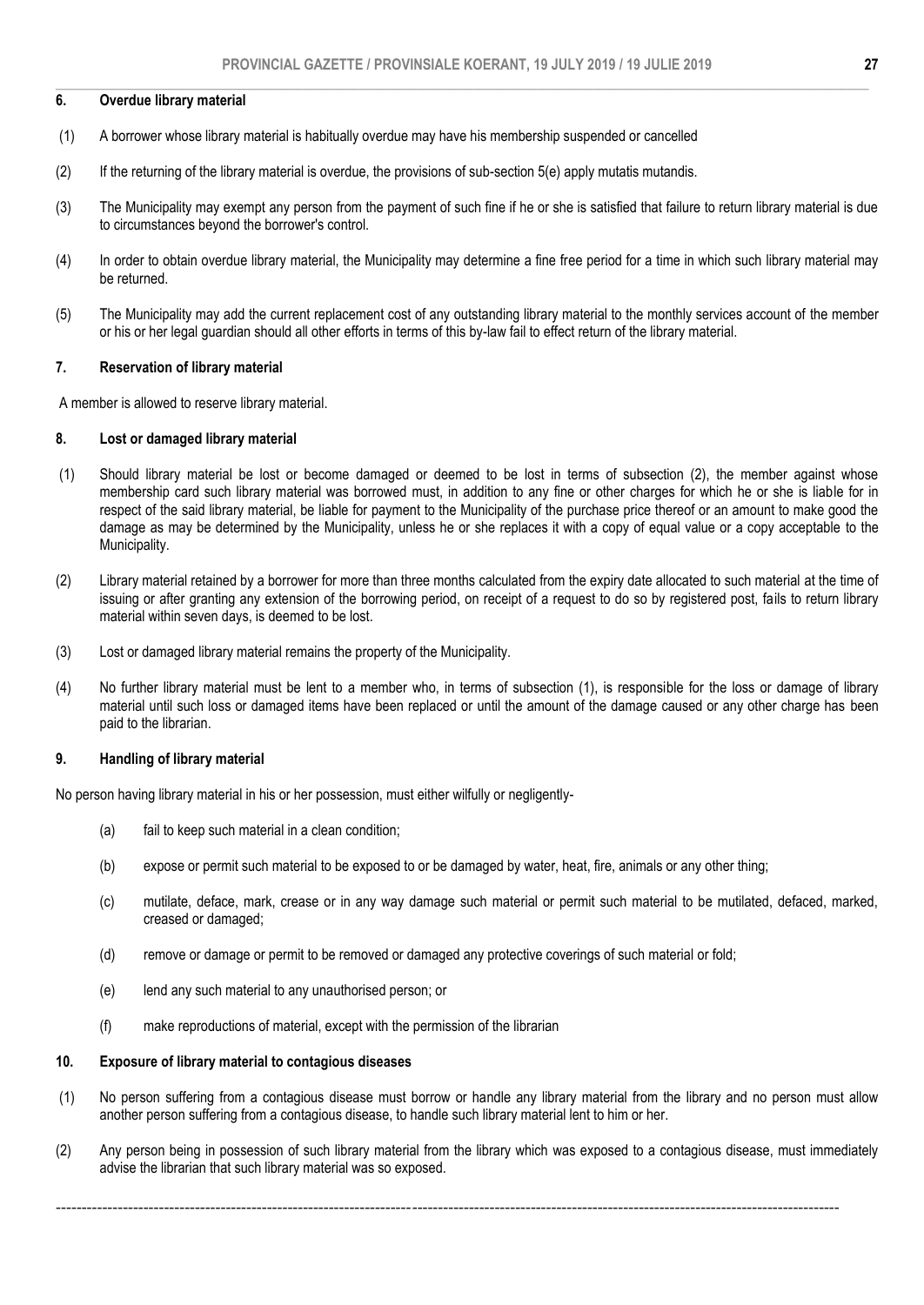- (3) No library material which has been exposed to an infectious disease shall be returned to the library before it has, in the opinion of the librarian, been properly disinfected.
- (4) The Municipality must at least once a year fumigate the library and all associated buildings to prevent damage to books and furniture and the possible spreading of any contagious disease.

## **11. Library material for special purposes**

Library material of a specialised nature must only be used in such parts of the library as are set aside by the Municipality for special purposes and must not be removed from the library or to any other part of the library without the permission of the librarian.

## **12. Use of the group activities hall**

- (1) Approval for the use of the group activities hall vests in the Municipality subject to any conditions laid down by the Municipality.
- (2) Any person who wishes to make use of the activities hall must pay to the Municipality the prescribed fee as may be determined by the Council from time to time.

## **13. Library hours**

- (1) A notice by the Municipality, setting forth the days and hours during which the library is open to the public, should be displayed in a prominent place at or near the entrance of the library building or premises.
- (2) Libraries will not be open on Sundays and public holidays and the Municipality may temporarily close a library or ant part thereof for such period as the Municipality deems necessary: Provided that the official notice of the Municipality's intention is displayed on the notice board seven days before the actual closing.

## **14. Posting of by-laws in the library**

The librarian must place a copy of this by-law in a prominent place in the library and direct the attention of a user of the library thereto.

### **15. Request for material not available in the library**

A borrower may on the prescribed form apply for library material which is not available in the library and the librarian may, if he deems it necessary, make arrangements to obtain it at a fee as determined by the Council from time to time by way of resolution.

## **16. Reference section or legal deposit section**

- (1) No person shall be permitted to borrow library material from the collection of reference or the legal deposit section of the library.
- (2) Any person consulting library material or the legal deposit publication, shall do so at the place indicated by the librarian.
- (3) Any person using library material from the reference or legal deposit section, shall return such item when so requested by the librarian.

## **17. Conduct or behaviour not allowed in the library**

No person must –

- (a) smoke in the library or any of its associate buildings;
- (b) make use of a cell phone in a library to conduct a conversation or for any other reason, or fail to switch off any cell phone in his or her possession upon entering the library;
- (c) conduct or participate in a conversation, read aloud, sing or whistle in the library in a manner which is disturbing to other persons present in the library building;
- (d) impede, obstruct, disturb or in any other way annoy any other person in the legitimate use of the library;
- (e) refuse to deliver any library material to the librarian within a reasonable time after being requested thereto verbally or telephonically;
- (f) allow any child under his or her supervision to create a disturbance in the library;